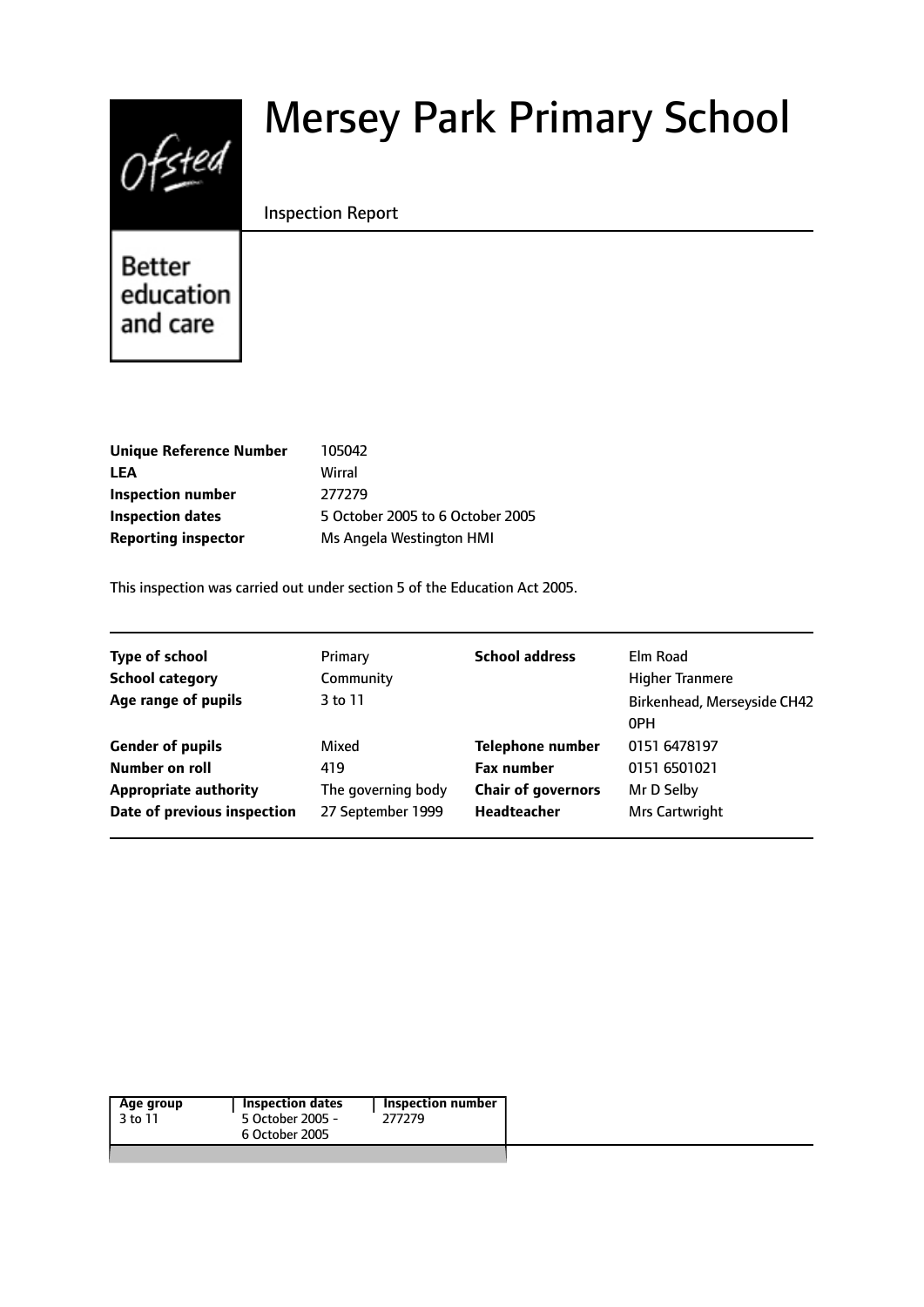© Crown copyright 2006

#### Website: www.ofsted.gov.uk

This document may be reproduced in whole or in part for non-commercial educational purposes, provided that the information quoted is reproduced without adaptation and the source and date of publication are stated.

Further copies of this report are obtainable from the school. Under the Education Act 2005, the school must provide a copy of this report free of charge to certain categories of people. A charge not exceeding the full cost of reproduction may be made for any other copies supplied.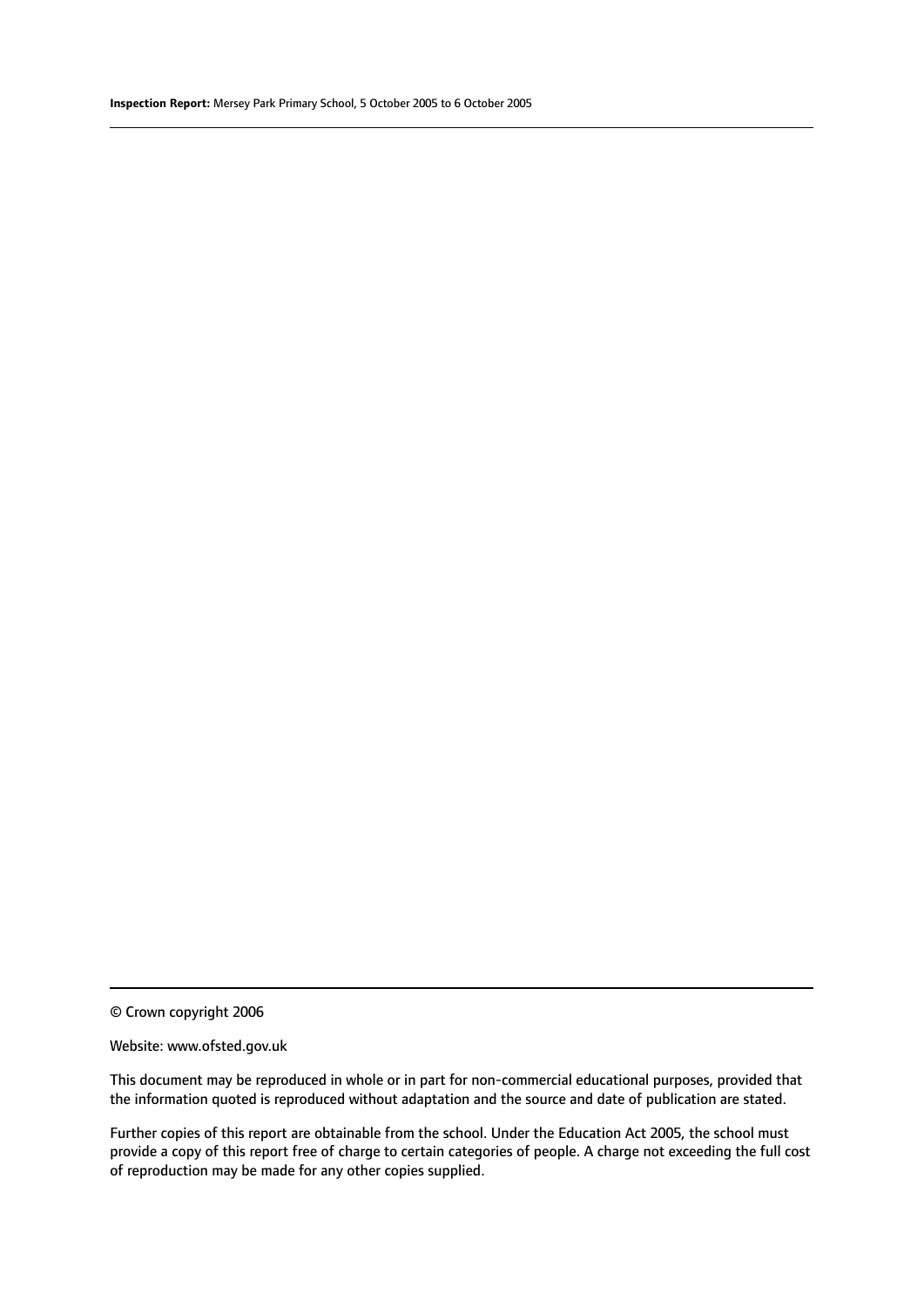# **Introduction**

The inspection was carried out by one of Her Majesty's Inspectors and two Additional Inspectors.

# **Description of the school**

Mersey Park is a Community Primary school in Higher Tranmere, an area of significant deprivation. It currently has 420 pupils on roll aged from 3 to 11. There are 107 children in the Foundation Stage of whom 52 are in the nursery. The number of children receiving free school meals is well above the national average. The proportion of pupils whose first language is not English is about average. The number of pupils identified by the school with learning difficulties and/or disabilities is average although none has a statement of special educational need. The mobility of pupils into and out of the school is broadly average but is higher in some year groups. Children enter the school with standards that are well below what is expected.

#### **Key for inspection grades**

| Grade 1 | Outstanding  |
|---------|--------------|
| Grade 2 | Good         |
| Grade 3 | Satisfactory |
| Grade 4 | Inadequate   |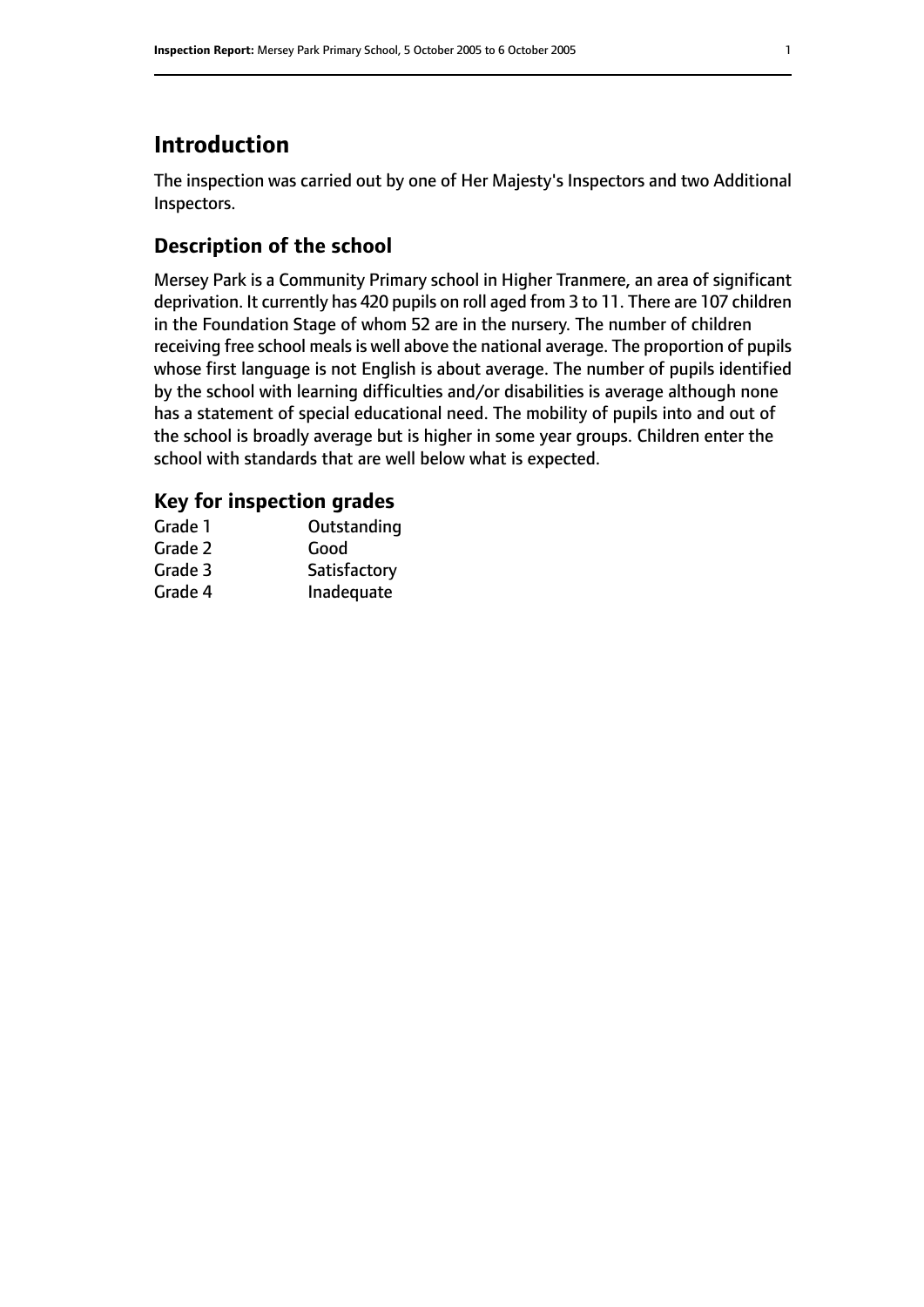# **Overall effectiveness of the school**

#### **Grade: 2**

This is a good school which has many strengths, including the outstanding provision for the care, guidance and support of its pupils. Leadership and management are good. The headteacher has an accurate view of the school's strengths and weaknesses. Pupils achieve well overall despite the low baseline they start from and, by the end of Key Stage 2, they attain standards in English, mathematics and science that are around the national average and are better than those achieved by many similar schools. In Years 1 and 2, pupils' standards in reading, writing and mathematics are also better than those found in similar schools. At the time of the previous inspection, the test results for Year 2 pupils were above national standards, but now fewer children are getting to the middle and higher levels of reading, writing and mathematics. Children in the Foundation Stage make good progress; the vast majority of them working within the expected levels by the time they leave reception.

Children at the school are happy; have very positive attitudes to learning and are growing into responsible members of the community. Parents regard the school highly.

The school has taken effective action to improve achievement in mathematics and science and this has had a particularly good impact on standards at the end of Key Stage 2. The quality of teaching overall is good but the systems for teaching reading and writing in Key Stage 1 are not fully secure. The school has experienced turnover of teachers. This has affected Key Stage 1 in particular. The curriculum is satisfactory.

All the issues raised in the previous inspection have been dealt with effectively and the school has the capacity to continue to improve. It provides satisfactory value for money.

#### **What the school should do to improve further**

- Improve the teaching of reading and writing in Years 1 and 2, so that the pupils make the progress they are capable of.
- Improve the quality of curriculum management across the school.

# **Achievement and standards**

#### **Grade: 2**

The school judges this aspect of its work to be good and inspectors agree. The majority of children enter the nursery with skills well below those expected nationally. They make good progress overall and, by the time they leave the Foundation Stage (reception class), most are working within the levels expected for this age group, though very few exceed them.

Standards attained by pupils by the time they leave the school at 11 are satisfactory overall and this represents good achievement given their low starting points. Pupils in Years 3 to 6 make good progress overall and achieve very creditable standards in English, mathematics and science. Tests scores in mathematics have improved recently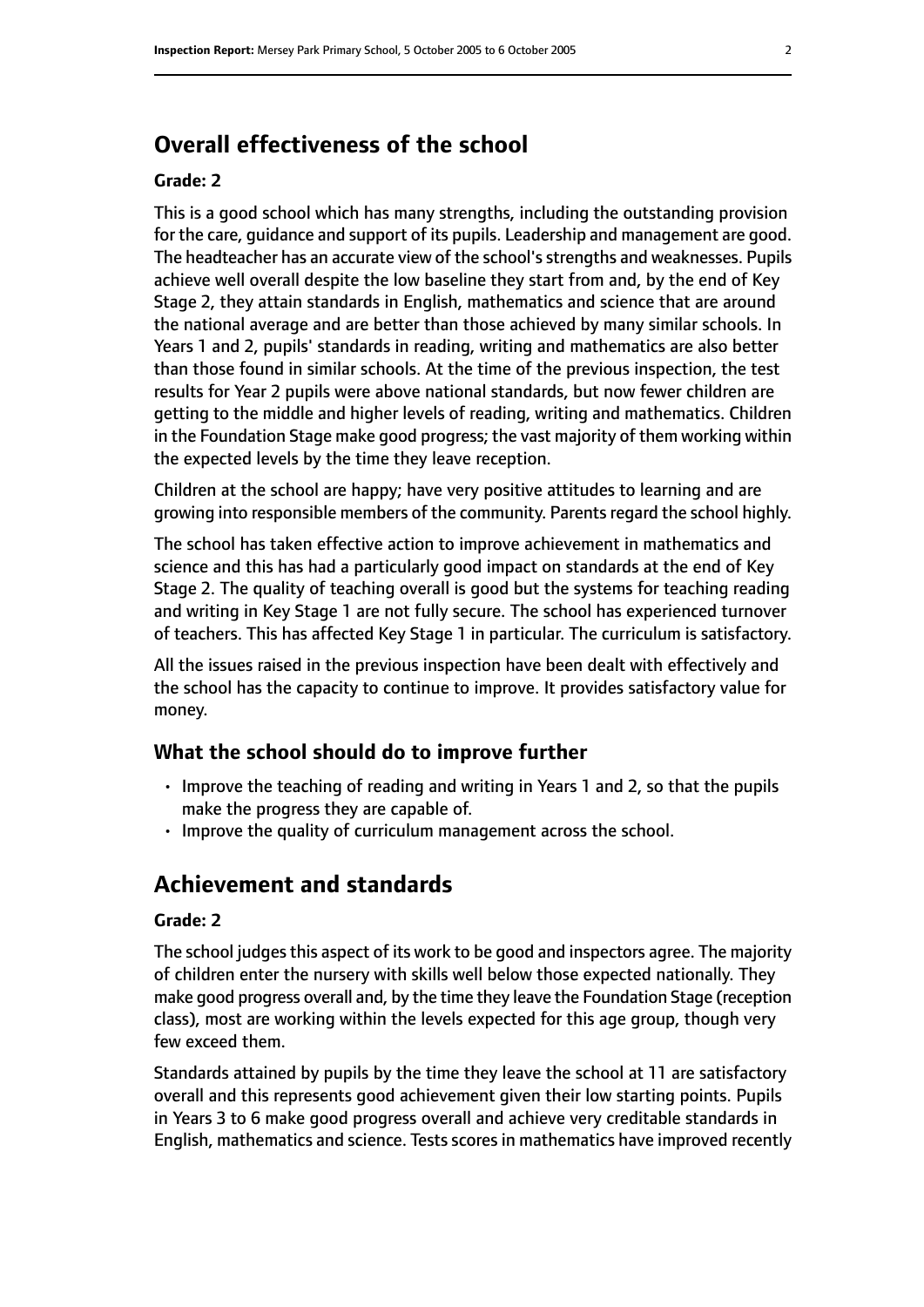as a result of action taken by the school to redress a dip in previous years and, in the most recent tests, the English scores have improved. However, boys do not do as well as girls in English, especially in their writing.

In the Year 2 tests, pupils gain results that are the same as, or better than, those gained by many similar schools. In real terms though, results in Key Stage 1 have declined since the time of the previous inspection with fewer children getting to the middle and higher levels of reading, writing and mathematics. Test results are now below the national averages. Given the good start they get in the Foundation Stage, this means they make less progress than they should in Key Stage 1.

Pupils with learning difficulties and/or disabilities make satisfactory progress overall, although some do better than this, making enough progress for them to be removed from the special needs register.

#### **Personal development and well-being**

#### **Grade: 2**

Inspectors agree with the school's view that provision for pupils' personal development and well being are good. The pupils enjoy school and are enthusiastic in their lessons. Most work hard and cooperate well with each other and with adults. Behaviour in lessons and around the school is good with pupils showing respect and consideration for others. They willingly accept responsibility and are cheerful, polite and helpful. The school council has been influential in bringing improvement into school life. For example, they have sought improvements in the toilet facilities, the provision of playtime equipment for use at lunchtime, the redesigning of the playground facilities and the introduction of healthier food at the Christmas party. School council members represent their classmates very effectively.

The school has worked hard to improve attendance which is now satisfactory. The number of family holidays taken during term time adversely affects whole school attendance figures. The school uses a range of rewards and strategies including employing a home school link support assistant who works very hard to improve the situation.

Pupils' spiritual, moral, social and cultural development is good. The school celebrates pupils' achievements in lessons and assemblies. Pupils gain knowledge and understanding of world religions and cultures through lessons and visits. Their grasp of basic skills by the time they are 11 is satisfactory and they are very strongly encouraged to adopt safe and healthy lifestyles, therefore giving them a sound foundation for future well-being. The school is involved in the Healthy Schools initiative.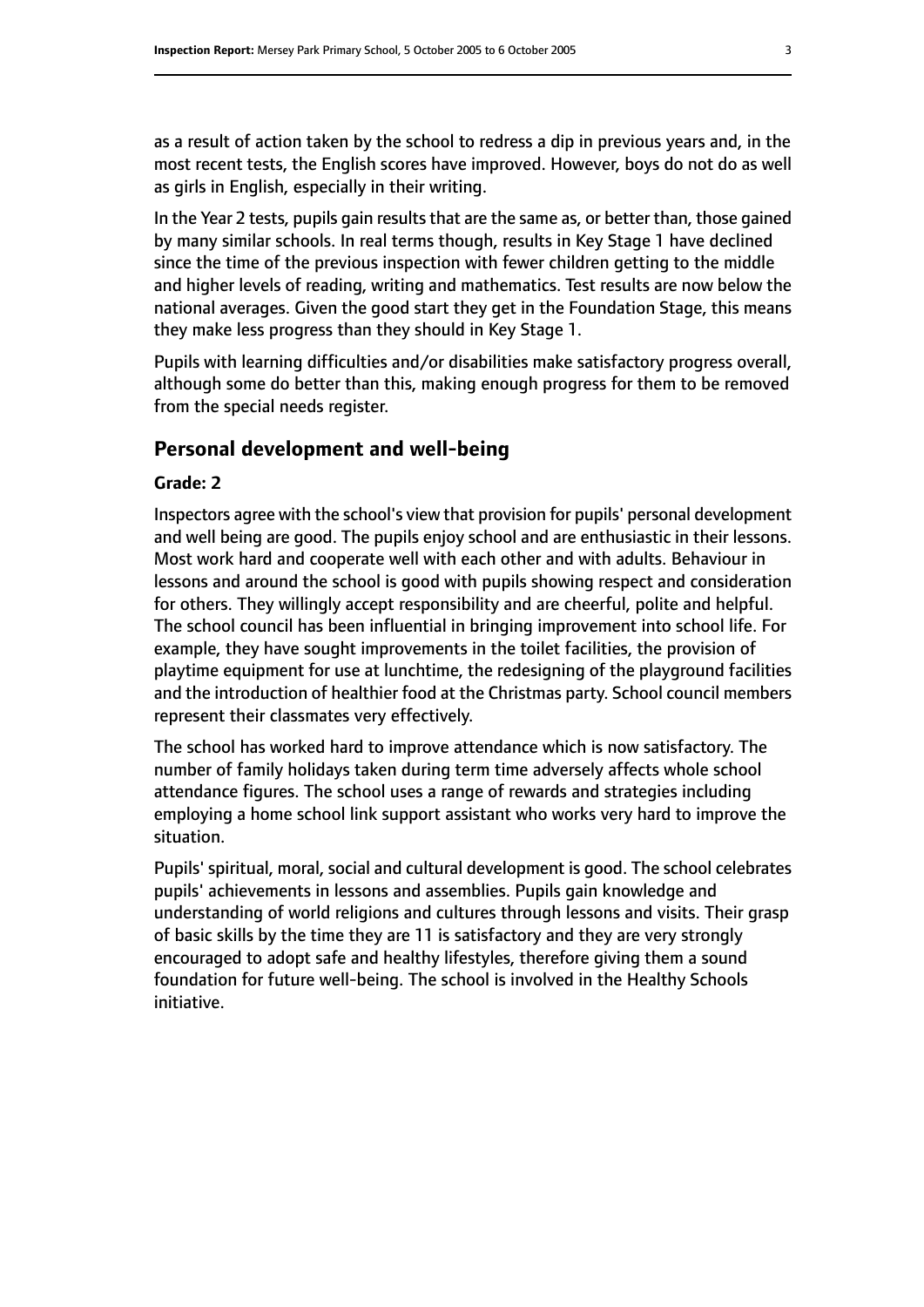# **Quality of provision**

#### **Teaching and learning**

#### **Grade: 2**

Inspectors agree with the school's view that teaching and learning are good overall. Teaching is overwhelmingly good in the Foundation Stage and in Key Stage 2, and leads to the pupils achieving well by the time they leave the school. Strengths include the good relationships between teachers and pupils and, in the best lessons, a lively pace to the learning with pupils enjoying the humour of the teacher. There are examples of boys being engaged well in their learning, for example, in following a comic book version of Macbeth. Teaching and learning are not as strong in Years 1 and 2, where they are satisfactory with some examples of good teaching. They have been adversely affected in recent years by high turnover of staff and this has contributed to a decline in standards. Currently, the teaching of reading and writing is failing to provide pupils in Years 1 and 2 with a firm enough basis upon which they can build quickly. Nevertheless, some good teaching, which shows the same strengths as those evident in other year groups, was seen in these classes. The teaching of pupils with learning difficulties and/or disabilities is satisfactory overall, enabling them to make satisfactory progress. Teachers plan appropriately for their needs and classroom assistants keep a close eye on their progress, especially in reading. However, the withdrawal of pupils from class lessons for support sometimes interferes with their learning. Procedures to assess how well pupils are doing are good and help the teachers to set challenging targets and chart their progress over time.

#### **Curriculum and other activities**

#### **Grade: 3**

The school judges the curriculum to be good but inspectors find it to be satisfactory overall. This judgement reflects a mix of strengths and some weaknesses. The curriculum meets the needs of most pupils satisfactorily and contains the usual range of subjects. The curriculum in the Foundation Stage is good. The teaching of literacy has shortcomings in Years 1 and 2, where the basics are not taught well enough to establish a good platform for achievement by the end of Year 2. A consequence of this is that the time given to literacy in classes for older children is increased to accelerate their learning. This can lead to an overemphasis on English on some days with the timetable unbalanced. Provision for mathematics is good and is enhanced by grouping pupils according to their attainment into teaching sets in Years 5 and 6. Provision in information and communication technology is good. Links between subjects are being explored well. However, some initiatives, such as teaching subjects in blocks of time, are being introduced in some, but not all, year groups. They require careful monitoring in order to check their quality and impact. Pupils benefit from a good programme of lessons in personal, social and health education and citizenship, which covers some key elements concerning their health, safety and well-being. There is a good range of extra-curricular activities, visits and visitors as well as successful themed weeks to enrich the pupils' experiences.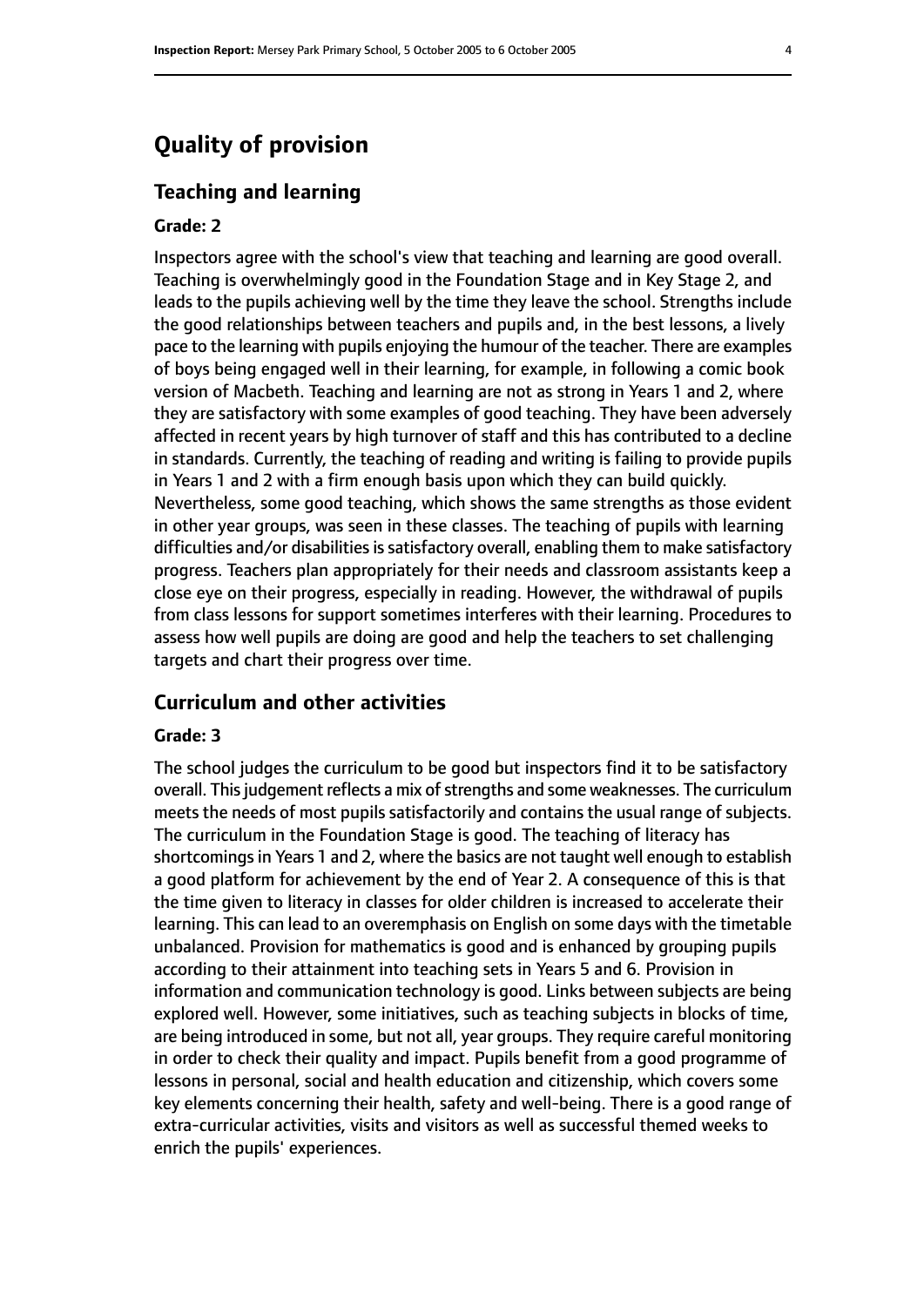#### **Care, guidance and support**

#### **Grade: 1**

The school takes excellent care of all its pupils. Pupils trust staff and know who to turn to if they need help. There is very good support for them when they are upset or troubled. The home school link support assistant provides a very valuable contribution by working closely with pupils and their families. Parents and carers feel welcome in the school and are strongly encouraged, through parents' meetings and workshops, to be involved in their children's education. The pupils say they feel safe in school because the rare instances of bullying are dealt with swiftly and effectively by all the staff. The arrangements for preparing pupils for their transfer to secondary school are good. Child protection and health and safety procedures are very well established and there are very good links with outside agencies, which give a range of help to the pupils. There are very clear strategies in place for the early identification of children who may be in need of additional emotional support.

## **Leadership and management**

#### **Grade: 2**

Overall, the leadership and management of the school are good and are focused on raising standards and improving provision. The headteacher has a clear view of the school's strengths and weaknesses as indicated in the school's self evaluation; much of this gained through the detailed and comprehensive monitoring of teachers' planning and lessons that is carried out.

Oversight of the whole school curriculum is less strong and, to some extent, lacks direction. Staff absences and changing responsibilities have led to a discontinuity in its management, but the school has responded positively in addressing these staffing issues. Individual subject and team leaders are knowledgeable and well informed. They monitor planning and occasionally observe teaching. However, the overview of subjects across the classes and year groups needs sharpening.

The most recent areas of development have been mathematics and science. Through targeted action, some of it in the form of support from the local authority, the school has brought about improvements in mathematics results in Key Stage 2. Separately, the subject leader for English identified specific gaps in the teaching of English in upper Key Stage 2 classes and took action to redress this. The school's latest results in English have improved as a result.

In Key Stage 1 there is no consistent policy for teaching the phonics and 200 key words listed for this age group and the methods for teaching reading are unclear. The school has rightly made staffing changes to address perceived areas of weaknesses in Key Stage 1, and has reviewed the use of quided reading for groups of pupils. The teaching of reading, especially, still lacks rigour and consistency.

In most respects the school's self-evaluation is strong. Staff, parents and governors are all involved in the process of reviewing the school. Governance of the school is effective; governors are not afraid to hold the school to account and to ask questions.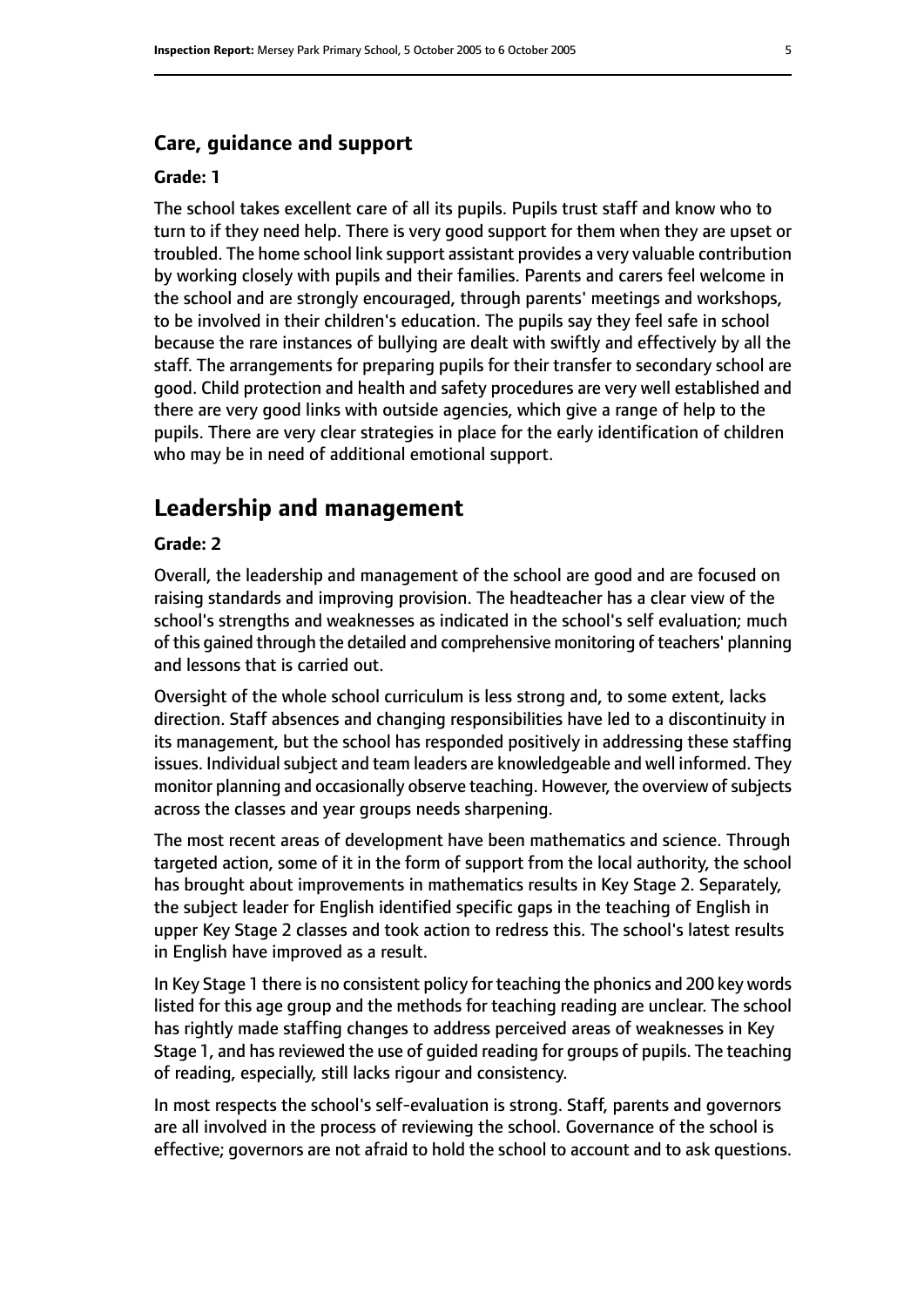**Any complaints about the inspection or the report should be made following the procedures set out inthe guidance 'Complaints about school inspection', whichis available from Ofsted's website: www.ofsted.gov.uk.**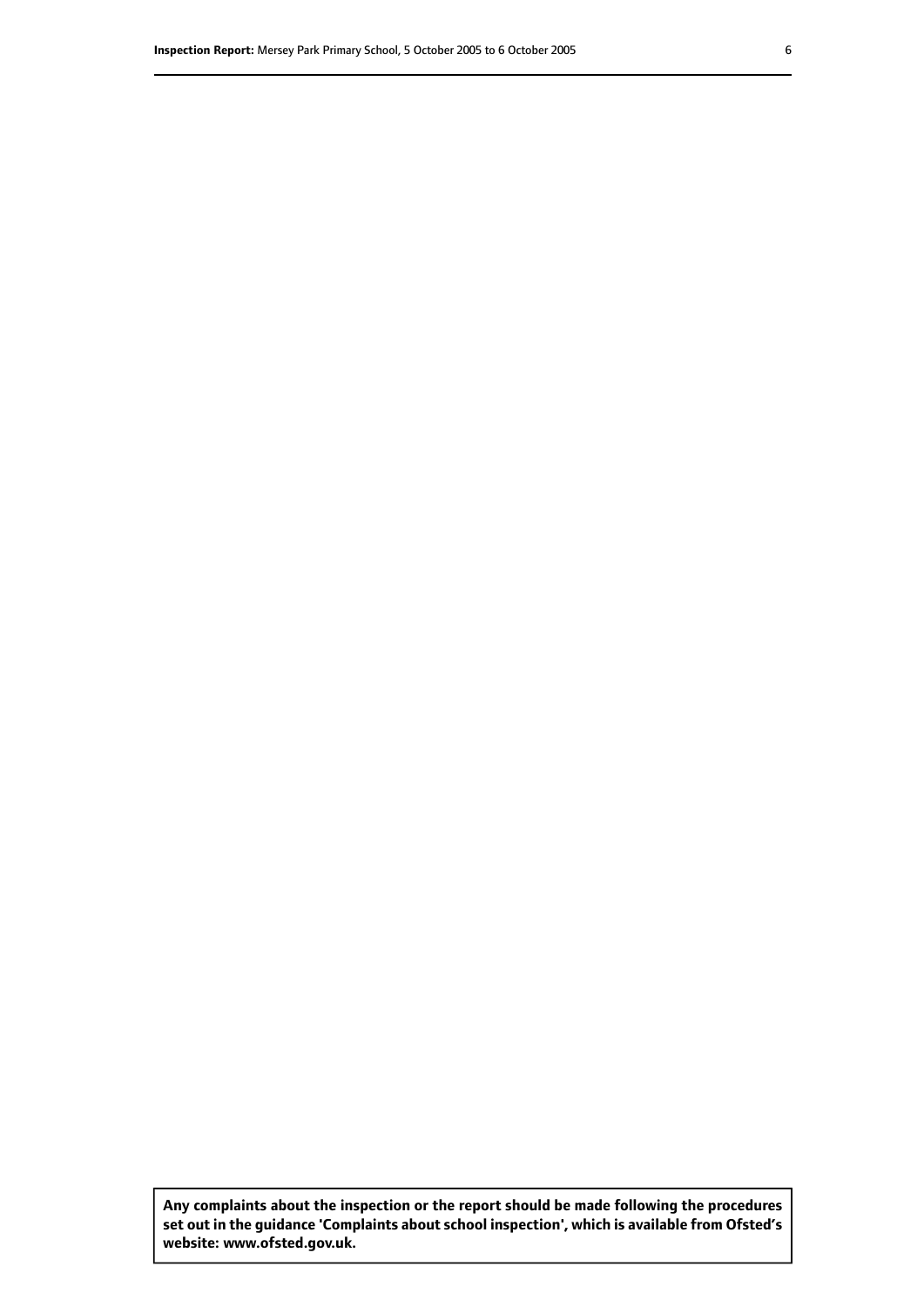# **Inspection judgements**

| Key to judgements: grade 1 is outstanding, grade 2 good, grade 3 | <b>School</b>  | $16-19$ |
|------------------------------------------------------------------|----------------|---------|
| satisfactory, and grade 4 inadequate                             | <b>Overall</b> |         |

#### **Overall effectiveness**

| How effective, efficient and inclusive is the provision of education,<br>integrated care and any extended services in meeting the needs of<br>learners? |     | <b>NA</b> |
|---------------------------------------------------------------------------------------------------------------------------------------------------------|-----|-----------|
| How well does the school work in partnership with others to promote<br>learners' well-being?                                                            |     | ΝA        |
| The quality and standards in foundation stage                                                                                                           |     | <b>NA</b> |
| The effectiveness of the school's self-evaluation                                                                                                       |     | ΝA        |
| The capacity to make any necessary improvements                                                                                                         | Yes | NА        |
| Effective steps have been taken to promote improvement since the last<br>inspection                                                                     | Yes | <b>NA</b> |

#### **Achievement and standards**

| How well do learners achieve?                                                                               | ΝA        |
|-------------------------------------------------------------------------------------------------------------|-----------|
| The standards <sup>1</sup> reached by learners                                                              | ΝA        |
| How well learners make progress, taking account of any significant variations<br>between groups of learners | <b>NA</b> |
| How well learners with learning difficulties and disabilities make progress                                 | <b>NA</b> |

#### **Personal development and well-being**

| How good is the overall personal development and well-being of the<br>learners?                                  | ΝA        |
|------------------------------------------------------------------------------------------------------------------|-----------|
| The extent of learners' spiritual, moral, social and cultural development                                        | <b>NA</b> |
| The behaviour of learners                                                                                        | <b>NA</b> |
| The attendance of learners                                                                                       | <b>NA</b> |
| How well learners enjoy their education                                                                          | <b>NA</b> |
| The extent to which learners adopt safe practices                                                                | <b>NA</b> |
| The extent to which learners adopt healthy lifestyles                                                            | <b>NA</b> |
| The extent to which learners make a positive contribution to the community                                       | <b>NA</b> |
| How well learners develop workplace and other skills that will contribute to<br>their future economic well-being | <b>NA</b> |

#### **The quality of provision**

| How effective are teaching and learning in meeting the full range of<br>the learners' needs?          | ΝA |
|-------------------------------------------------------------------------------------------------------|----|
| How well do the curriculum and other activities meet the range of<br>needs and interests of learners? | ΝA |
| How well are learners cared for, guided and supported?                                                | NА |

 $^1$  Grade 1 - Exceptionally and consistently high; Grade 2 - Generally above average with none significantly below average; Grade 3 - Broadly average; Grade 4 - Exceptionally low.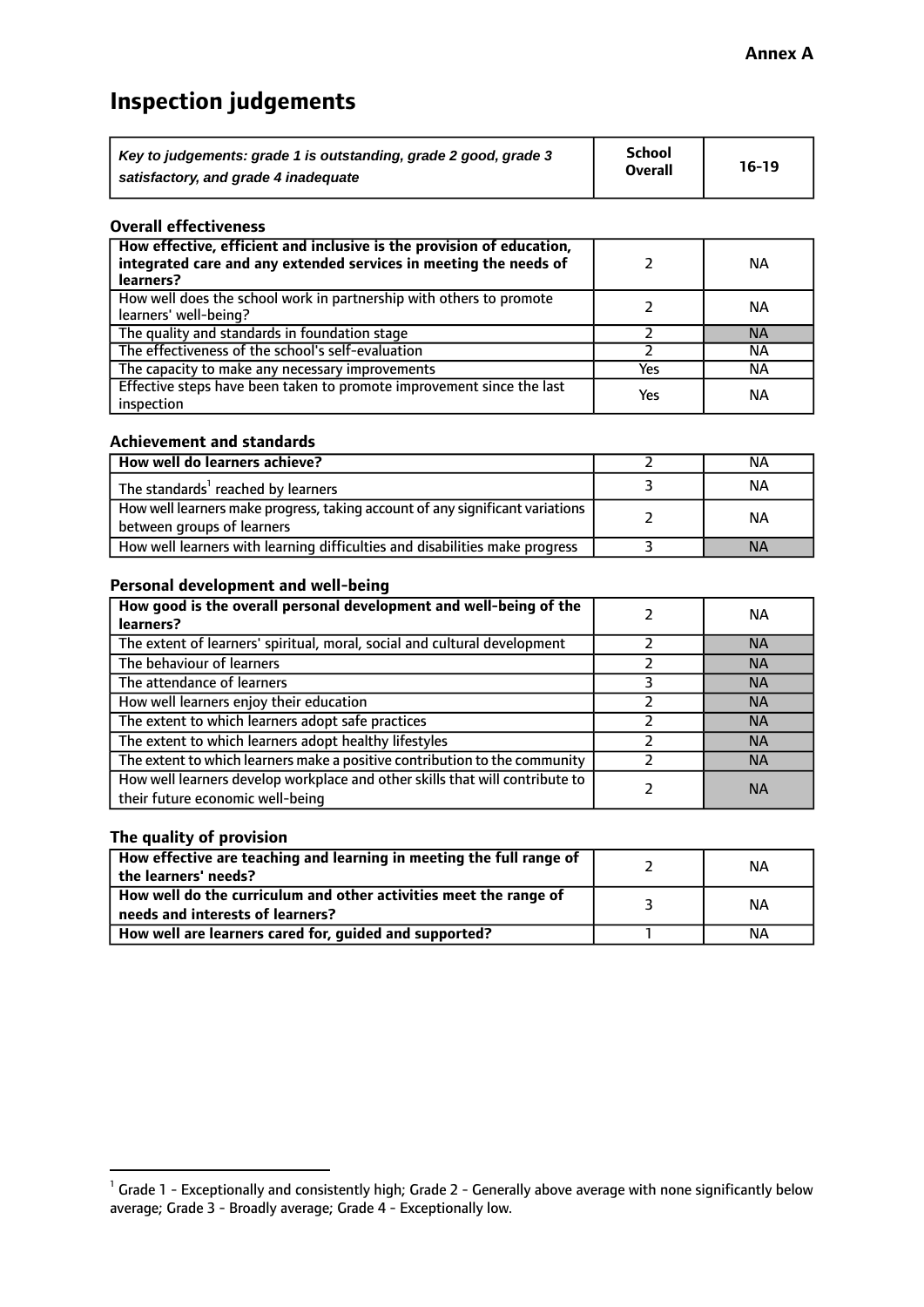## **Leadership and management**

| How effective are leadership and management in raising achievement<br>and supporting all learners?                                              |     | NA.       |
|-------------------------------------------------------------------------------------------------------------------------------------------------|-----|-----------|
| How effectively leaders and managers at all levels set clear direction leading<br>to improvement and promote high quality of care and education |     | <b>NA</b> |
| How effectively performance is monitored, evaluated and improved to meet<br>challenging targets, through quality assurance and self-review      |     | <b>NA</b> |
| How well equality of opportunity is promoted and discrimination tackled so<br>that all learners achieve as well as they can                     |     | <b>NA</b> |
| How effectively and efficiently resources are deployed to achieve value for<br>money                                                            |     | <b>NA</b> |
| The extent to which governors and other supervisory boards discharge their<br>responsibilities                                                  |     | <b>NA</b> |
| The adequacy and suitability of staff to ensure that learners are protected                                                                     | Yes | <b>NA</b> |

| The extent to which schools enable learners to be healthy                                     |            |  |
|-----------------------------------------------------------------------------------------------|------------|--|
| Learners are encouraged and enabled to eat and drink healthily                                | Yes        |  |
| Learners are encouraged and enabled to take regular exercise                                  | <b>Yes</b> |  |
| Learners are discouraged from smoking and substance abuse                                     | Yes        |  |
| Learners are educated about sexual health                                                     | Yes        |  |
| The extent to which providers ensure that learners stay safe                                  |            |  |
| Procedures for safequarding learners meet current government requirements                     | Yes        |  |
| Risk assessment procedures and related staff training are in place                            | Yes        |  |
| Action is taken to reduce anti-social behaviour, such as bullying and racism                  | <b>Yes</b> |  |
| Learners are taught about key risks and how to deal with them                                 | Yes        |  |
| The extent to which learners make a positive contribution                                     |            |  |
| Learners are helped to develop stable, positive relationships                                 | Yes        |  |
| Learners, individually and collectively, participate in making decisions that affect them     | Yes        |  |
| Learners are encouraged to initiate, participate in and manage activities in school and the   | <b>Yes</b> |  |
| wider community                                                                               |            |  |
| The extent to which schools enable learners to achieve economic well-being                    |            |  |
| There is provision to promote learners' basic skills                                          | Yes        |  |
| Learners have opportunities to develop enterprise skills and work in teams                    | Yes        |  |
| Careers education and quidance is provided to all learners in key stage 3 and 4 and the sixth | <b>NA</b>  |  |
| form                                                                                          |            |  |
| Education for all learners aged 14-19 provides an understanding of employment and the         | <b>NA</b>  |  |
| economy                                                                                       |            |  |